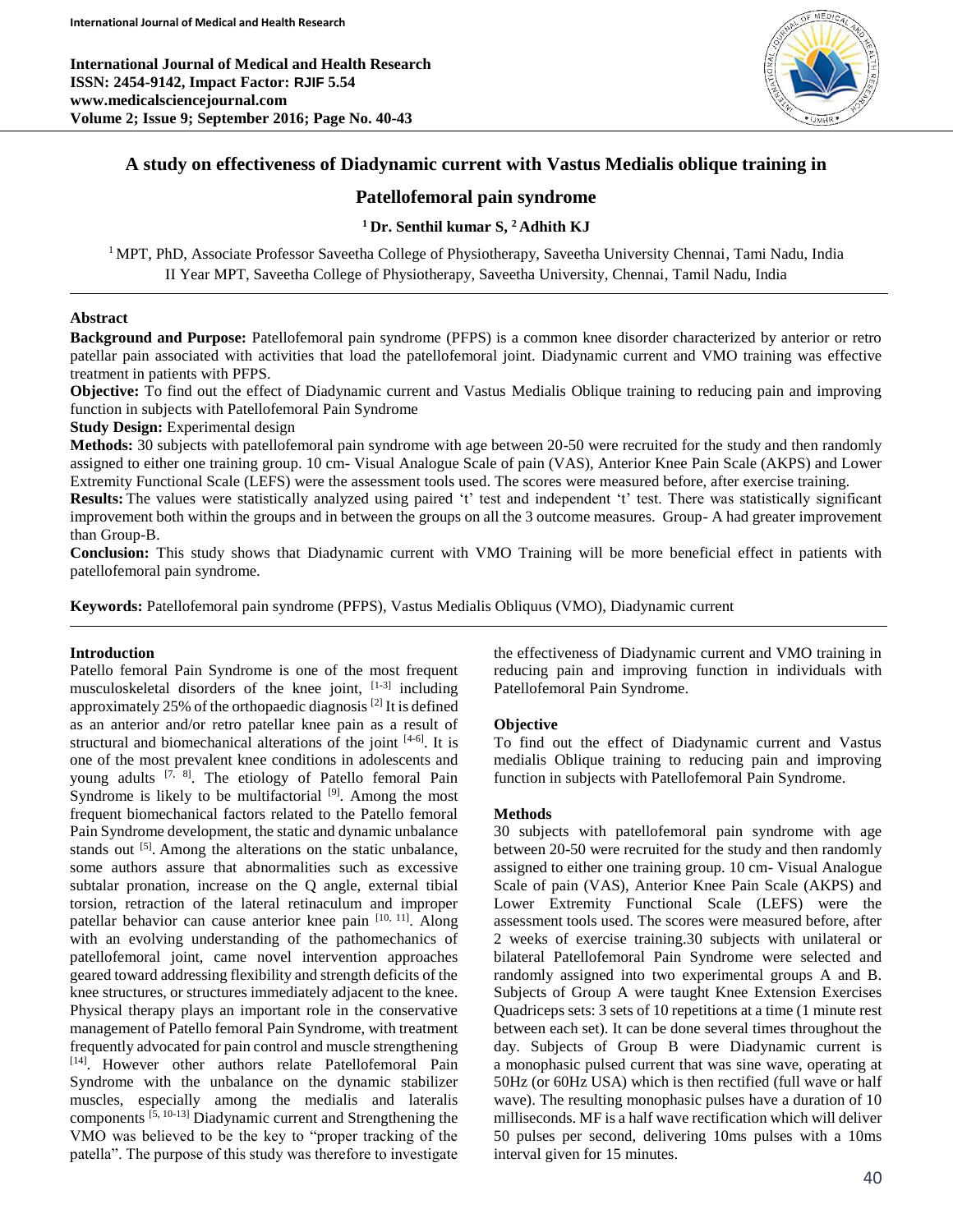# **VMO training**

The subject is seated in a chair with back supported, the knees flexed to 90 degrees and the affected foot fully on the ground (compression through a joint enhances activity in the stabilizing muscles like the VMO). By pushing the foot forward along the floor very gently and tightening the Quadriceps with the knee in 90 degrees of flexion, the subject simultaneously squeezes a towel placed between the knees and holds it for 10 seconds. Hips should not be internally rotated when trying to perform adduction. Different flexion angles can be used on subsequent visits. 90 degrees is the usual starting position as the VMO comes in more readily in this position. It is repeated 10 times, twice or thrice daily. The total treatment duration was 2 weeks. For the first week the subjects were supervised in the Physiotherapy department for atleast twice a week. After two weeks they were instructed to continue the exercises in their home itself and asked to come after 3weeks. Pain and functional outcome scores were taken at the first visit, two weeks after exercise and finally 6 weeks after exercise.

Treatment for Group B: Quadriceps sets: 3 sets of 10 repetitions at a time (1 minute rest between each set). It can be done several times throughout the day.

# **Study Design**

Experimental Design

## **Population**

Individuals with unilateral or bilateral Patellofemoral Pain Syndrome who were referred to the Department of Physiotherapy Saveetha Medical college Hospital, Chennai.

## **Sampling Method**

Purposive Random Sampling, Subjects were selected in accordance to a predetermined inclusion and exclusion criteria to ensure homogeneity of the subjects. The subjects were then randomly assigned into two groups, Group A and Group B.

# **Sample Size**

Total: 30 Subjects.

Group A: 15 Subjects (Diadynamic currents and VMO training).

Group B: 15 Subjects (Traditional Knee Extension Exercises alone).

# **Inclusion Criteria**

- Age: 20-50 Years
- Sex: Both Males and Females
- Subjects with unilateral or bilateral Patello Femoral Pain Syndrome
- Subjects having Anterior or Retro patellar Knee pain on at least two of the following activities
	- Prolonged sitting
	- **Squatting**
	- Climbing up or down stairs
	- Running
	- Kneeling
	- Jumping / Hopping
- Pain on at least two of the following evaluations
	- Palpation
	- Patellar compression
	- Resisted knee extension
- Subjects having symptoms for at least 1 month and pain level >3 and <8 on Visual Analogue Scale (VAS).

## **Exclusion Criteria**

- Severe knee pain >8 on Visual Analogue Scale (VAS)
- Referred pain from back or hip
- Recent history of medications for pain relief (within 3 months)
- Recent knee surgeries
- Central or Peripheral neurologic pain
- Severe knee deformities or malalignment of lower extremities

## **Outcomes Measured**

- Pain
- **Lower extremity functional outcome**

## **Measurement Tools**

- Visual Analogue Scale (VAS)
- Anterior Knee Pain Scale (AKPS)
- Lower Extremity Functional Scale (LEFS)

## **Results**

The values were statistically analyzed using paired't' test and independent 't' test. There was statistically significant improvement both within the groups and in between the groups on all the 3 outcome measures. Group- A had greater improvement than Group-B.

### **Table 1:** Pre Score

| S. No | <b>Statistical Measurement</b> | VAS     |                             | AKPS           |                | LEFS           |         |
|-------|--------------------------------|---------|-----------------------------|----------------|----------------|----------------|---------|
|       |                                | Group A | <b>Group B</b>              | <b>Group A</b> | <b>Group B</b> | <b>Group A</b> | Group B |
| . .   | Mean                           |         | $\mathbf{o}$ . $\mathbf{v}$ | 727<br>ر. د    | 74.5           | 59.8           | 60.4    |
|       | <b>Standard Deviation</b>      | 0.74    | 0.67                        | . .            | .              | 13.9           | 14.8    |

#### **Table 2:** Post Score

| S. No | <b>Statistical Measurement</b> | VAS     |         | AKPS    |                     | LEFS    |         |
|-------|--------------------------------|---------|---------|---------|---------------------|---------|---------|
|       |                                | Group A | Group B | Group A | <b>Group B</b>      | Group A | Group B |
| . .   | Mean                           | ے . ۔   | 0.93    | 61.2    | 36.0                | 62.9    | 84.0    |
|       | <b>Standard Deviation</b>      | .62     | 0.45    | 10.4    | $^{\circ}$ 7<br>o., | o.,     | 7.58    |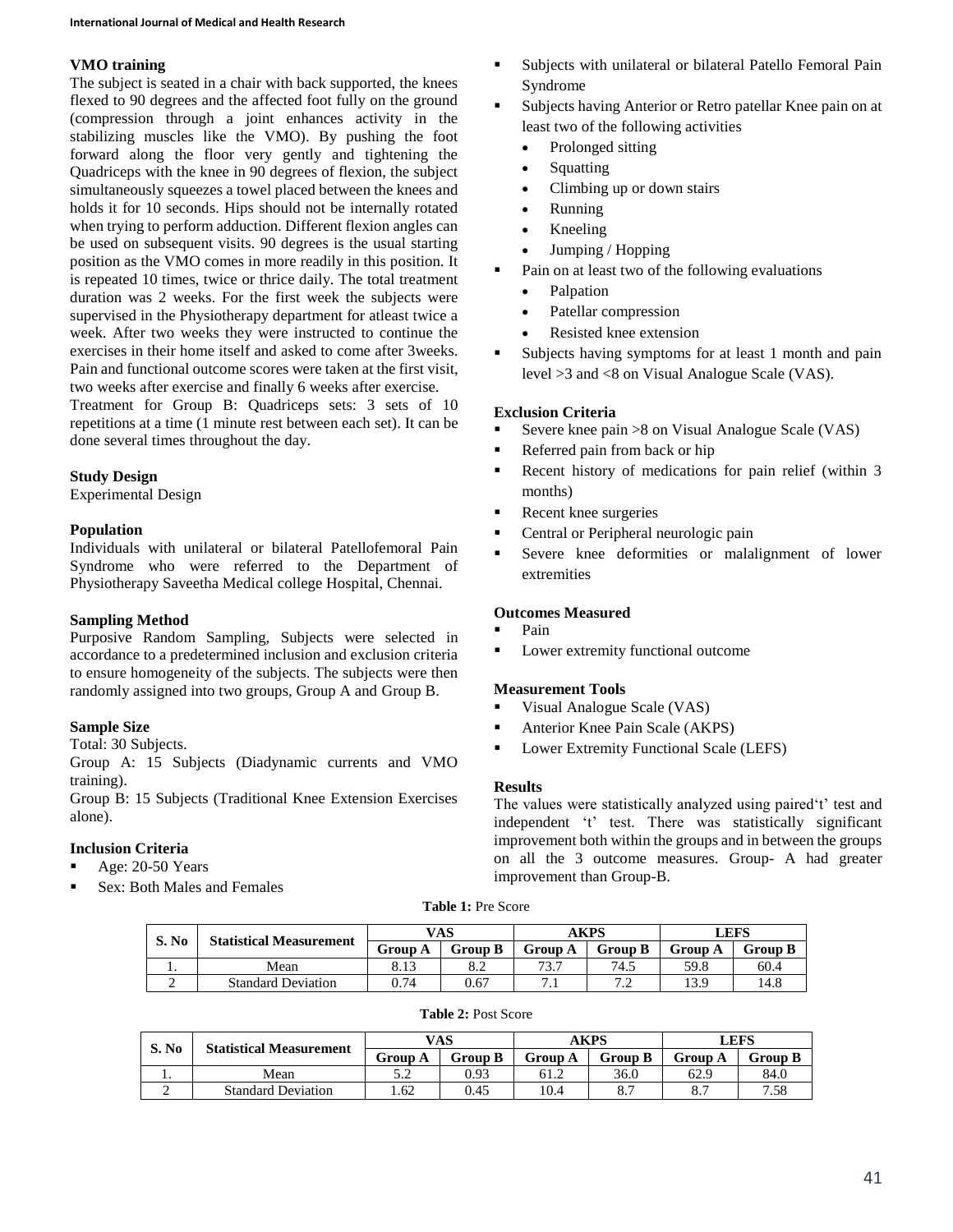





**Fig 2:** Post Score

The Results shows that the unpaired t Test will be used to find out the outcome measures following:

In VAS measurements are the two-tailed P value is less than 0.0001 by conventional criteria, The mean of Group One minus Group Two equals 4.2700, 95% confidence interval of this difference: From 3.3807 to 5.1593,  $t = 9.8360$ , df = 2, standard error of difference  $= 0.434$ . In anterior knee pain scale results for the two-tailed P value is less than 0.0001 by conventional criteria, this difference is considered to be extremely statistically significant. The mean of Group One minus Group Two equals 25.200, 95% confidence interval of this difference: From 18.029 to 32.371,  $t = 7.1980$ ,  $df = 28$ , standard error of difference  $= 3.501$ , the lower extremity functional scale compare to both groups are the two-tailed P value is less than 0.0001 by conventional criteria, this difference is considered to be extremely statistically significant. The mean of Group One minus Group Two equals -21.100, 95% confidence interval of this difference: From  $-27.175$  to  $-15.025$ , t = 7.1144, df = 28, standard error of difference  $= 2.966$ . The results of this study concur with the findings that individuals symptomatic for PFPS may benefit by Diadynamic current with VMO training.

#### **Discussion**

Patellofemoral pain syndrome is a common condition presenting to physiotherapy practices. Despite its prevalence,

the aetiology remains unclear and there is a limited consensus on the efficacy of selected exercises focusing on VMO retraining. The current debate when rehabilitating the patellofemoral joint is over the type of strengthening of the Quadriceps muscle. Rehabilitation that included selective strengthening of the vastus medialis portion of the Quadriceps muscle has been shown to be an effective treatment option for patellofemoral pain. Two portions of the vastus medialis muscle have been identified, the superior or longitudinal component and the oblique or inferior component (VMO). The VMO originates partially from the adductor longus and the adductor magnus and has an orientation that is either oblique or transverse, with the insertion of the inferior or oblique section occupying half or more of the medial border of the patella. Lieb and Perry [16] determined that the VMO was a significant stabilizer of the patella, as well as a knee extensor which is frequently innervated independently from the rest of the quadriceps by a branch from the femoral nerve. Diadynamic current applied to the quadriceps muscle in the anterior aspect of the knee to given. It is very effective pain relief of Patello femoral pain syndrome. VMO, when compared with the other vastus components, could easily be inhibited by pain, effusion and atrophies. Training the VMO should be regarded as a motor skill acquisition rather than a strengthening procedure. Appropriate training allows the motor control